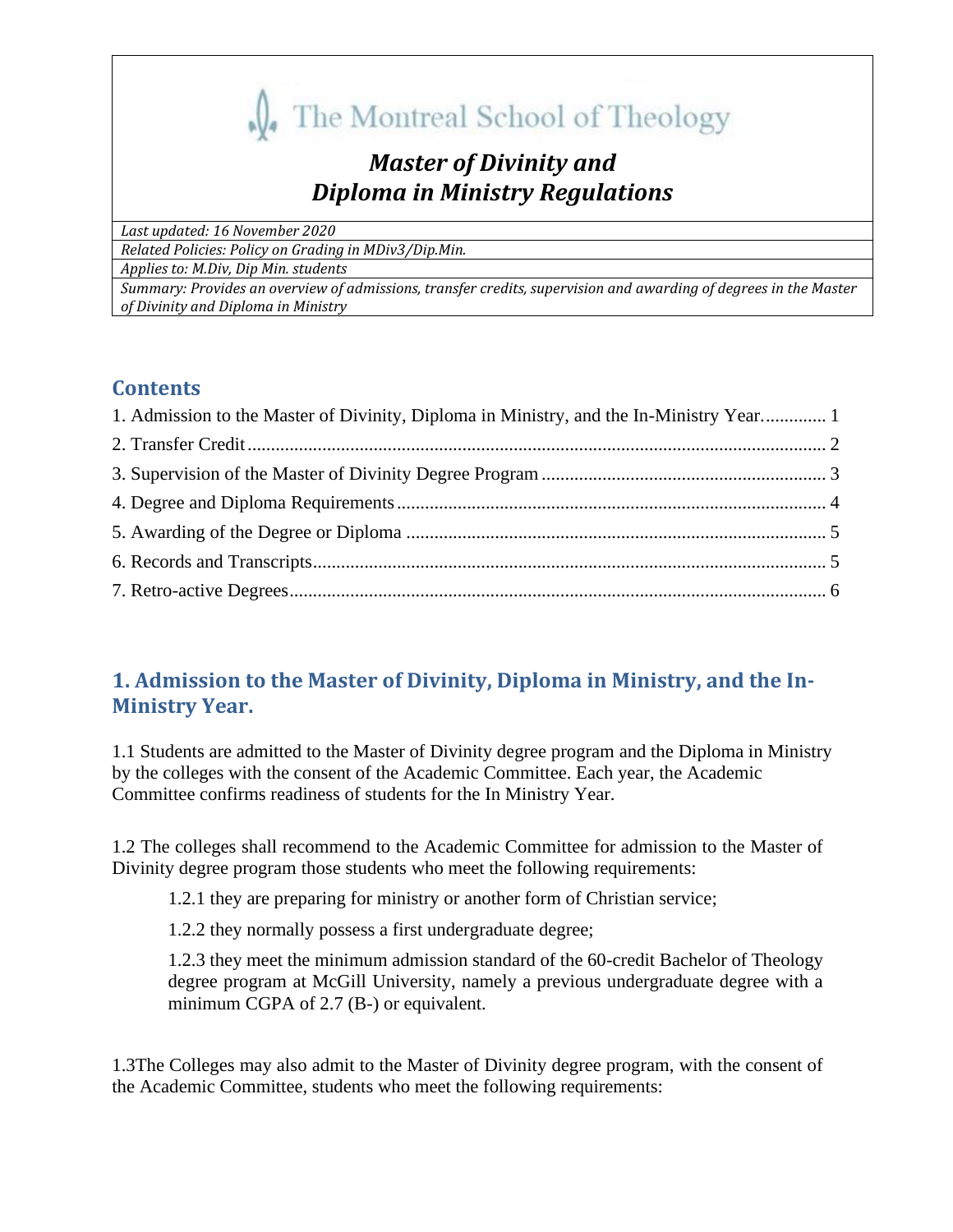1.3.1 they are currently enrolled in the 90 or 120-credit B.Th. degree program in the School of Religious Studies, McGill University (where enrollment in the 90-credit program assumes successful completion of the Quebec Diploma of College Studies),

1.3.2 they are registered in the B.Th. degree program at McGill through a College and their College confirms the student has gifts for ministry and service within their denominational tradition.

1.3.3 they have successfully completed U0 and U1 with a minimum CGPA of 3.0 (B),

1.3.3.1 if they are Quebec students and have completed the Quebec Diploma of College Studies (DEC), they shall have a CGPA of 3.0 (B) in U1 and achieved an equivalent cumulative grade in CEGEP studies,

1.3.4 Following admission, such students shall be considered as enrolled in an "accelerated M.Div." program. Such students may not normally constitute more than 20% of students enrolled in the Master of Divinity degree program of the Montreal School of Theology.

1.4 Colleges shall sponsor students for the In-Ministry Year and the Academic Committee will confirm their readiness for this program of study. Normally these students will have completed the B.Th. degree at McGill or its equivalent.

1.4.1 Students who have earned at least 45 credits in the M.Div. program may be considered for the In-Ministry Year prior to completing the remaining credits of the program.

1.4.2 Notwithstanding 1.4.1, students in the accelerated M.Div. program shall normally only be permitted to enrol in the In-Ministry Year following successful completion of the B.Th. degree.

1.4.3 Applicants who have not completed a B.Th. degree or its equivalent but have been assigned as an ordination requirement a one-year program in practical theology may be considered for admission to the Diploma in Ministry.

#### <span id="page-1-0"></span>**2. Transfer Credit**

2.1 At least 54 credits of work for the Master of Divinity degree shall be done in the Montreal School of Theology and the McGill School of Religious Studies. Normally this requirement is understood to mean the complete 30 credits of the In Ministry Year, plus 24 other credits.

2.2 Credit earned at other institutions will be considered for transfer to the Master of Divinity program provided:

2.2.1 The credits were earned at the graduate level at another member institution of the Association of Theological Schools or at a publicly-accredited university in Canada or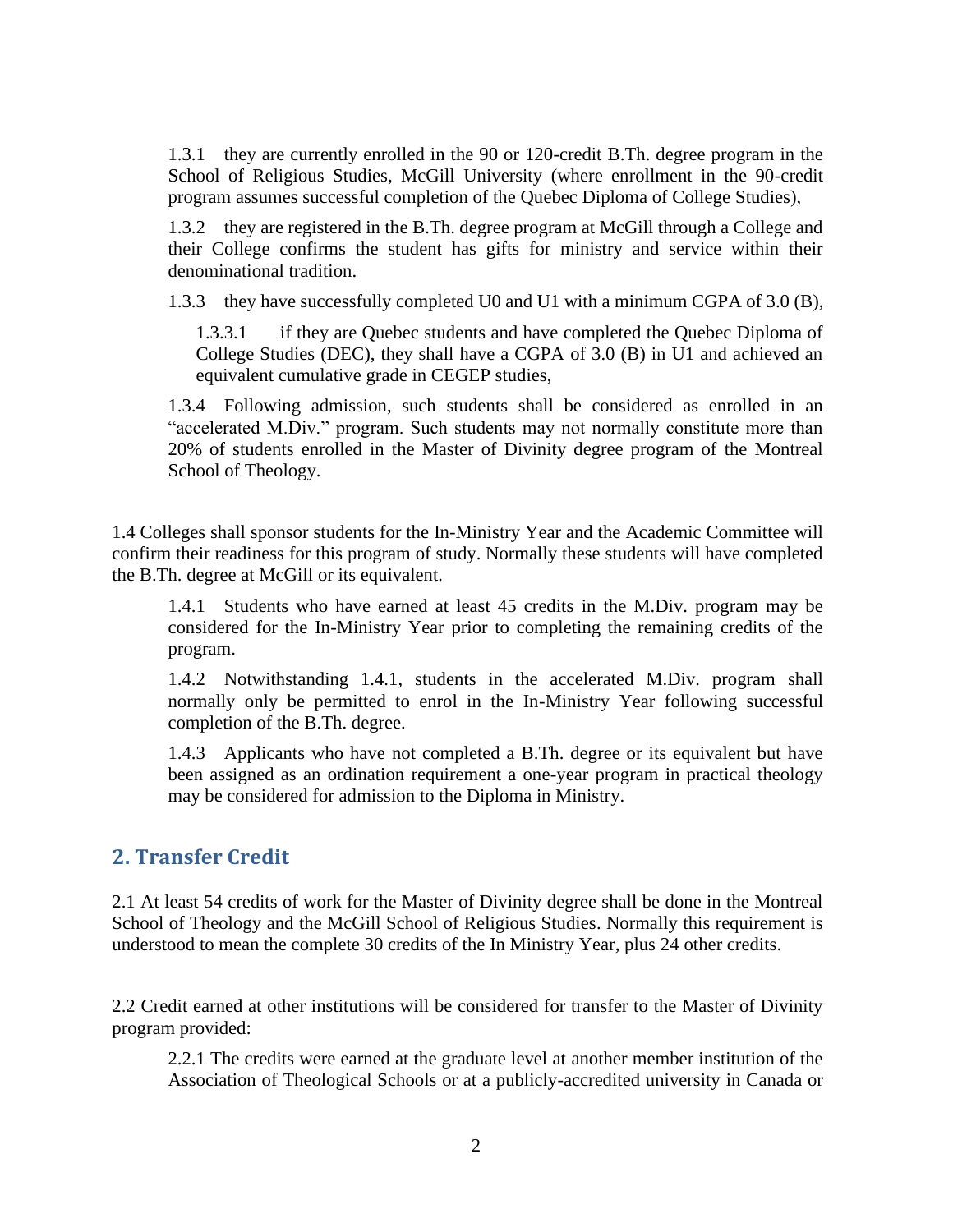the United States. Credits from other institutions outside Canada or the United States may be considered on a case-by-case basis.

2.2.2. The credits were successfully completed with a final grade of B- or a Pass in a Pass/Fail grading system.

2.2.3 The credits are deemed equivalent to the MST or McGill course in content, number of units, and prerequisites, if any.

2.3 Up to thirty (30) credits of advanced standing in the Master of Divinity program is permitted on the basis of a Master of Theological Studies (M.T.S.) or equivalent from another member institution of the Association of Theological Schools or at a publicly-accredited university. Such standing will only be granted after:

2.3.1 Consideration of the content of the courses taken in the previous degree.

2.3.2 Equivalency between the courses taken previously and the requirements of the M.Div. degree.

2.4 In order to receive transfer credit, the student must document their previous work according to requirements established by the Academic Committee.

2.5 Clinical Pastoral Education may be accepted for credit toward the Master of Divinity degree to a maximum of 6 credits. One unit of CPE shall count for 6 credits. These credits cannot be used to meet distribution requirements. To qualify, a student must submit a certification of completion of a program recognized by the Association of Clinical Pastoral Education or the Canadian Association for Spiritual Care.

2.6 Transfer credit and advanced standing are normally not permitted into the Diploma in Ministry program except as granted by the Academic Committee.

2.6.1 Colleges may choose to recognize coursework undertaken at other institutions as fulfilling the denominational studies requirement of the In Ministry Year.

#### <span id="page-2-0"></span>**3. Supervision of the Master of Divinity Degree Program**

3.1 The Master of Divinity degree program is supervised by the Montreal School of Theology.

3.1.1 Changes in course and credit requirements shall be approved by the Board of Governors of the Montreal School of Theology.

3.1.2 Only upon recommendation of the Board of Governors of the Montreal School of Theology may a sponsoring college confer the Master of Divinity degree or the Diploma in Ministry on one of its students.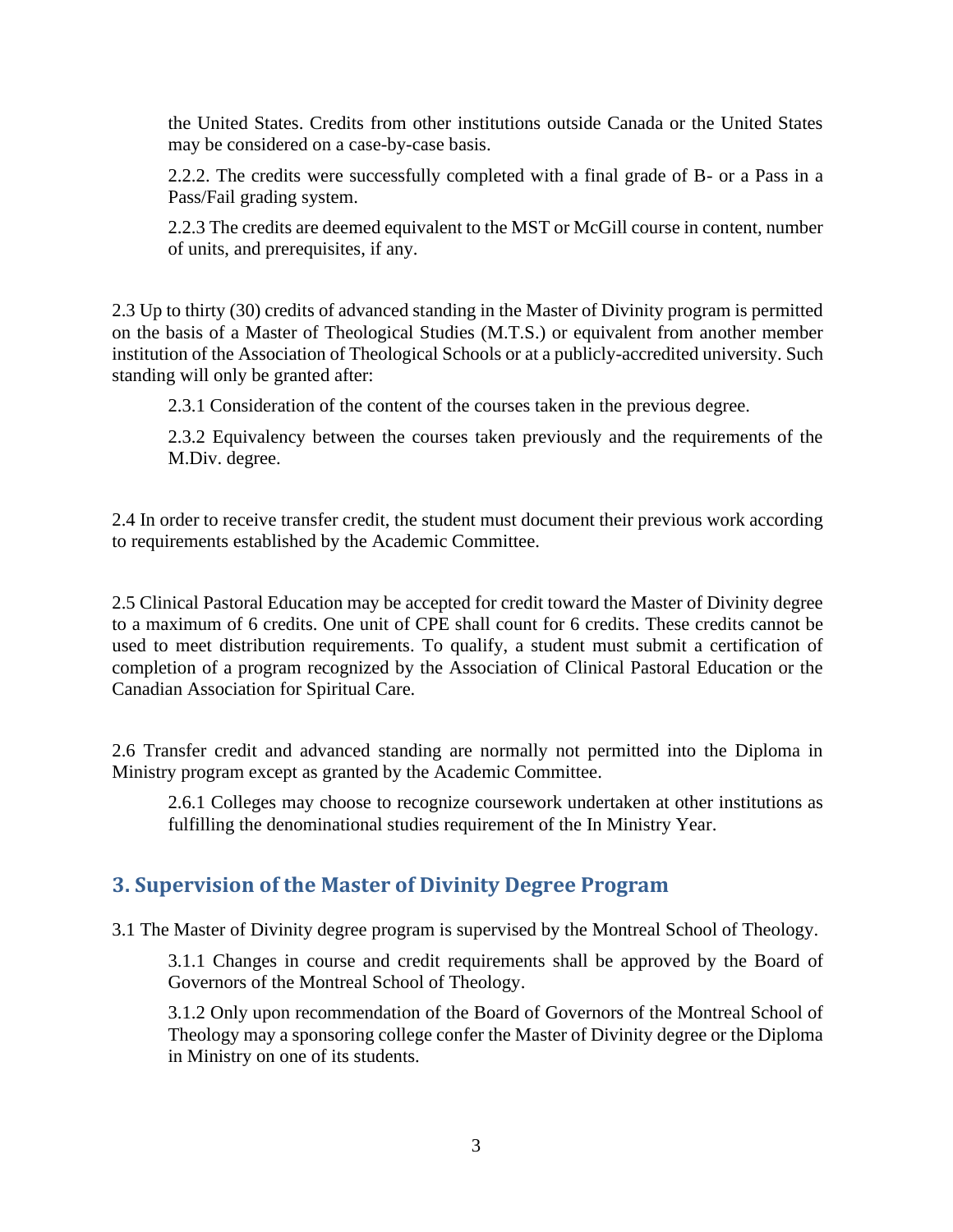3.2 The In-Ministry Year is administered by the Academic Committee.

3.2.1 Course and credit requirements of the In Ministry Year shall be determined by the Academic Committee and any changes in such requirements shall be submitted to the Board of Governors of the Montreal School of Theology for approval.

3.2.2 The Academic Committee determines which students have met the requirements for the Master of Divinity degree and the Diploma in Ministry and recommends their names to the Board of Governors of the Montreal School of Theology for approval for graduation.

3.3 Each college shall bring a complete list of students in all years of ministry preparation programs, with entering CGPA or maintained CGPA as applicable, to a meeting of the Academic Committee held before the beginning of the academic year to confirm readiness for the In Ministry Year, if applicable, and to report on student progress.

#### <span id="page-3-0"></span>**4. Degree and Diploma Requirements**

4.1 The Master of Divinity degree is a 90-credit degree. Candidates for the Master of Divinity degree shall fulfil the following requirements:

4.1.1 satisfactory completion of academic courses in the classical theological disciplines. This requirement is normally met through completion of the 60-credit Bachelor of Theology degree in the School of Religious Studies at McGill University. Other ways of meeting this requirement are limited by regulation 2.1 above;

4.1.2 satisfactory completion of the 30-credit In Ministry Year that includes a supervised field placement and related academic courses, workshops and seminars. In order to pass the In-Ministry Year, the student must receive a passing grade in all academic courses and the field placement. Successful completion of the field placement is determined according to the criteria established by the Academic Committee.

4.1.3 satisfactory completion of college requirements in denominational studies and spiritual formation. A college may also require its students to demonstrate basic competence in one or more biblical languages;

4.1.4 satisfactory completion of an integrative project that combines personal and theological reflection with an understanding of how the student engages in specific functions of ministry. This requirement is met through the writing of three Integrative Papers over the three years of the program. The writing of these papers is overseen by the student's Director of Pastoral Studies.

4.1.5 The foregoing requirements are designed to be completed in no fewer than three years of full-time academic study.

4.2 Master of Divinity students shall maintain a minimum CGPA of 2.5 in theological studies prior to commencement of the In-Ministry Year. Students whose CGPA falls below 2.5 but remains above 2.0 may be placed in probationary standing for one year.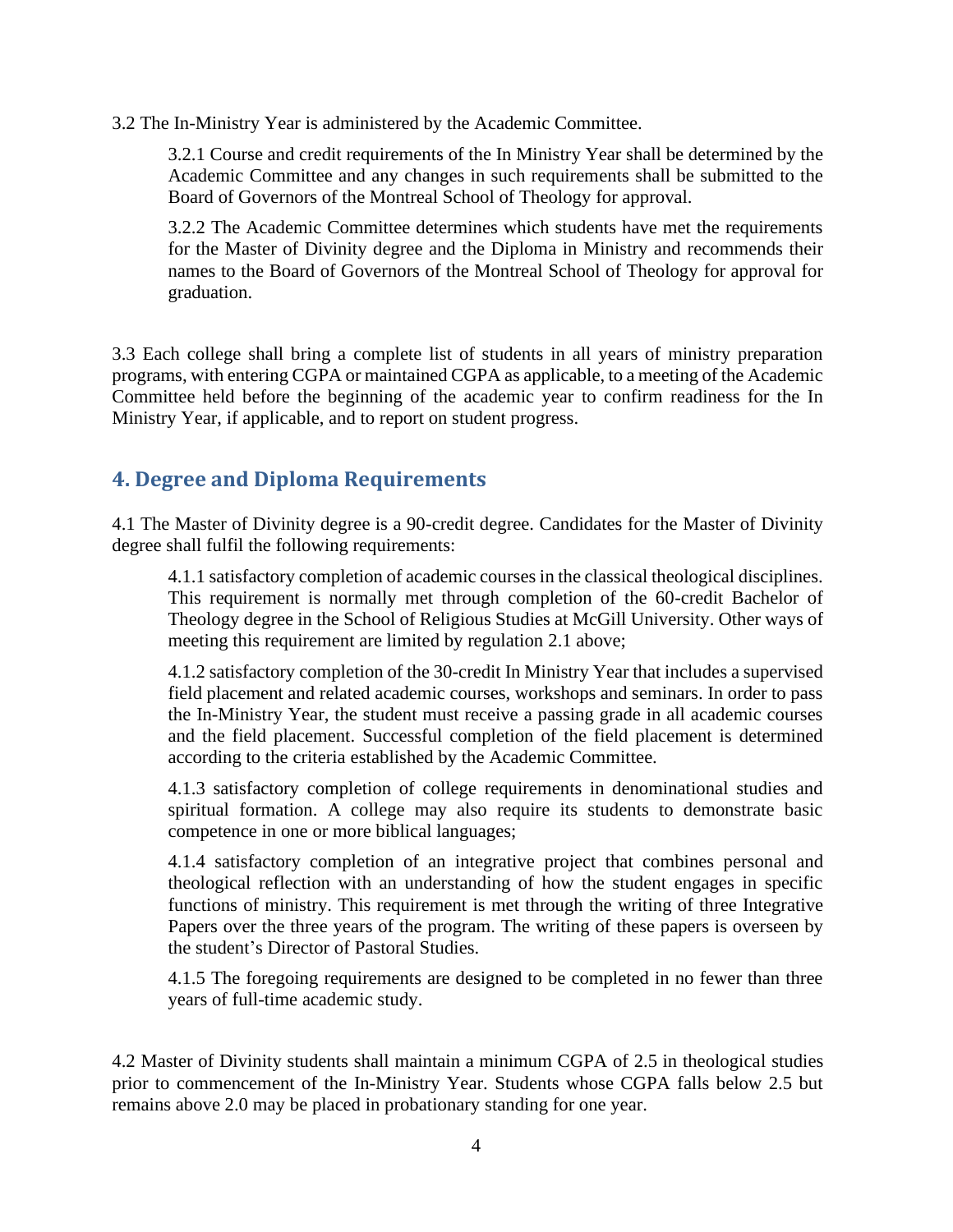4.3 Credits applied to the Master of Divinity or Diploma in Ministry shall normally be earned within ten years prior to the awarding of the degree.

4.4 Candidates for the Diploma in Ministry shall fulfil the requirements of the In Ministry Year as determined by the Academic Committee and approved by the Board of Governors of the Montreal School of Theology.

## <span id="page-4-0"></span>**5. Awarding of the Degree or Diploma**

5.1 The Master of Divinity degree and Diploma in Ministry is awarded by each college on the recommendation of the Board of Governors of the Montreal School of Theology. See regulation 3.1.2.

5.2 Two masters' degrees cannot be awarded for less than four years post-baccalaureate work.

5.3 A participating college of the Montreal School of Theology may recommend that the Master of Divinity degree be awarded to a student who does not possess a first undergraduate degree if the student satisfies the following criteria:

(a) is 35 years or older at the time of graduation;

(b) has completed the requirements for B.Th. 2 and 3 at the McGill School of Religious Studies, the In-Ministry Year and other M.Div. requirements as specified in regulations 4.1 and 4.2;

(c) completes program with a minimum CGPA of 2.5.

5.4 A student who receives "pass with distinction" in the equivalent of nine (9) credits of study in the In-Ministry Year taught courses (excluding the field placement) shall be considered to have passed the In-Ministry Year with Distinction.

5.4.1 The degree of Master of Divinity with Distinction shall be awarded to students who

(a) have earned the McGill B.Th. degree "with distinction" or who have a CGPA of 3.30 or higher in their theological studies prior to the In-Ministry Year;

(b) earn an overall evaluation of "with distinction" in the In-Ministry Year.

5.4.2 The award of Diploma of Ministry with Distinction shall be awarded to students who have passed the In Ministry Year with distinction.

## <span id="page-4-1"></span>**6. Records and Transcripts**

6.1 Academic records are kept and maintained by the college with which the student is affiliated.